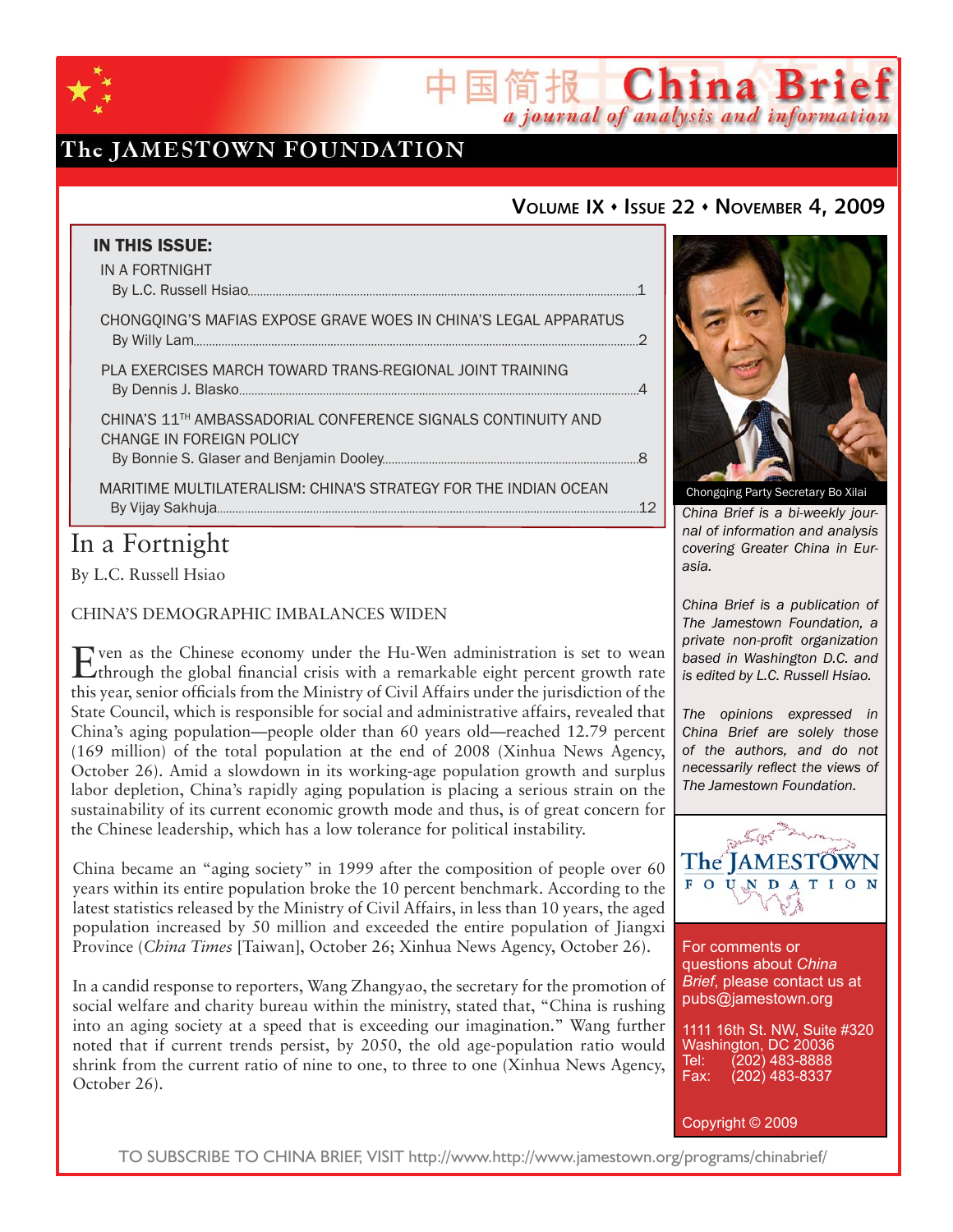According to Wang Guangzhou, a professor at The Institute of Population and Labor Economics at the governmentthink tank Chinese Academy of Social Sciences (CASS), the working-age population in China was estimated at 70 percent (918 million) of the total in 2005. That percentage is expected to increase to 72.14 percent of the country's total and many experts believe it will peak at 997 million by 2016 (National Population and Family Commission of China, August 23, 2006; *China Brief*, December 8, 2008). Cai Fang, director of the institute, added that the decreasing levels of dependency (people not in the labor force on those in the labor force) in China's labor force, which had fueled China's per capita Gross Domestic Product (GDP), is diminishing. In addition, by 2013, the dependence ratio will stop declining and with an aging population, China's dependence ratio will increase (China Economist, July-August).

In spite of its eight percent growth rate—the common assumption among official economists is that a 7 percent growth rate will translate into 25 million to 30 million new jobs per year—China is far from being on the road to a stable economic recovery, and the global economic crisis has exacerbated an already serious unemployment crisis (*China Brief*, February 4). According to some estimates, China's official unemployment rate stands at about 4 percent (Asia Times Online, October 22). Yet the PRC's 150 million migrant laborers that make up a significant portion of China's urban labor market are not accounted for in government unemployment data (*China Brief*, December 19, 2008). Further evidence of this discrepancy in the skills of its imbalanced workforce, which do not match the demand from the current labor market, are reflected by a September report released by CASS, which stated that the earnings of Chinese graduates were now at par and even lower than those of migrant laborers (Asia Times Online, October 22).

There are clear signals that the central authorities in Beijing are concerned about the rapidly aging population problem. In Shanghai, where the old age-population ratio is highest, authorities have been permitted to break away from the country's infamous One-Child policy, and since late July have been actively encouraging "eligible" couples to have a second child. According to Xie Lingli, director of the Shanghai Population and Family Planning Commission, "We advocate eligible couples to have two kids because it can help reduce the proportion of the aging people and alleviate a workforce shortage in the future" (*China Daily*, July 24).

The standing vice president of the China National Committee on Aging, Chen Chuanshu, reportedly stated that the next 25 years will be key for policymakers preparing to deal with

## ChinaBrief Volume IX • Issue 22 • November 4, 2009

China's aging society, and that strategies must be developed to improve laws and regulations, as well as socio-economic policy adjustments to deal with all the preparations for an aging society (Xinhua News Agency, October 26). Chinese analysts, however, have warned that piecemeal measures will not work and only a holistic approach that takes into account education, health, industrial, financial, and labor will ensure that China's "demographic dividend" does not turn into a "demographic debt" (China Economist, July-August).

*Mr. L.C. Russell Hsiao is Associate Editor of The Jamestown Foundation's* China Brief*.*

\*\*\*

# Chongqing's Mafias Expose Grave Woes in China's Legal Apparatus

By Willy Lam

The ongoing campaign against triads, or Chinese-style mafias, in the west-China metropolis of Chongqing is the largest such operation since 1949. Yet what renders this so-called "anti-triad tornado" (*fanhei fengbao*) so disturbing is not simply that close to 3,000 big-time criminals have been nabbed by authorities, the Chongqing disaster has laid bare the full extent of the collusion between organized crime on the one hand, and senior officers in the police and judiciary on the other. Even more shocking is the fact that what the local media calls "dark and evil forces" have become so entrenched and prevalent in this megacity of 34 million people that it required a directive from the Chinese Communist Party (CCP) Politburo Standing Committee—the highest level decision-making body in the state—before sufficient law-enforcement resources could be mobilized to combat the well-heeled—and wellconnected—syndicates (*Guangzhou Daily* [Guangzhou], October 30; The Associated Press, October 21; *Apple Daily* [Hong Kong] August 14).

The scale of Chongqing's triad operations can be gleaned from the fact that 1.7 billion yuan (\$250 million) of illgotten gains have so far been uncovered from 24 crime bosses. According to the official China News Service, triads have infiltrated business sectors including finance, transport, construction and engineering, entertainment, restaurants and retailing. More than 200 mid-to-highranking officials in the Chongqing police and judicial departments are under investigation for sheltering or otherwise abetting the felons (*People's Daily*, October 24; *Ming Pao* [Hong Kong] October 25). These bad apples include the former head of the Chongqing Judicial Bureau Wen Qiang and the former deputy-head of the Chongqing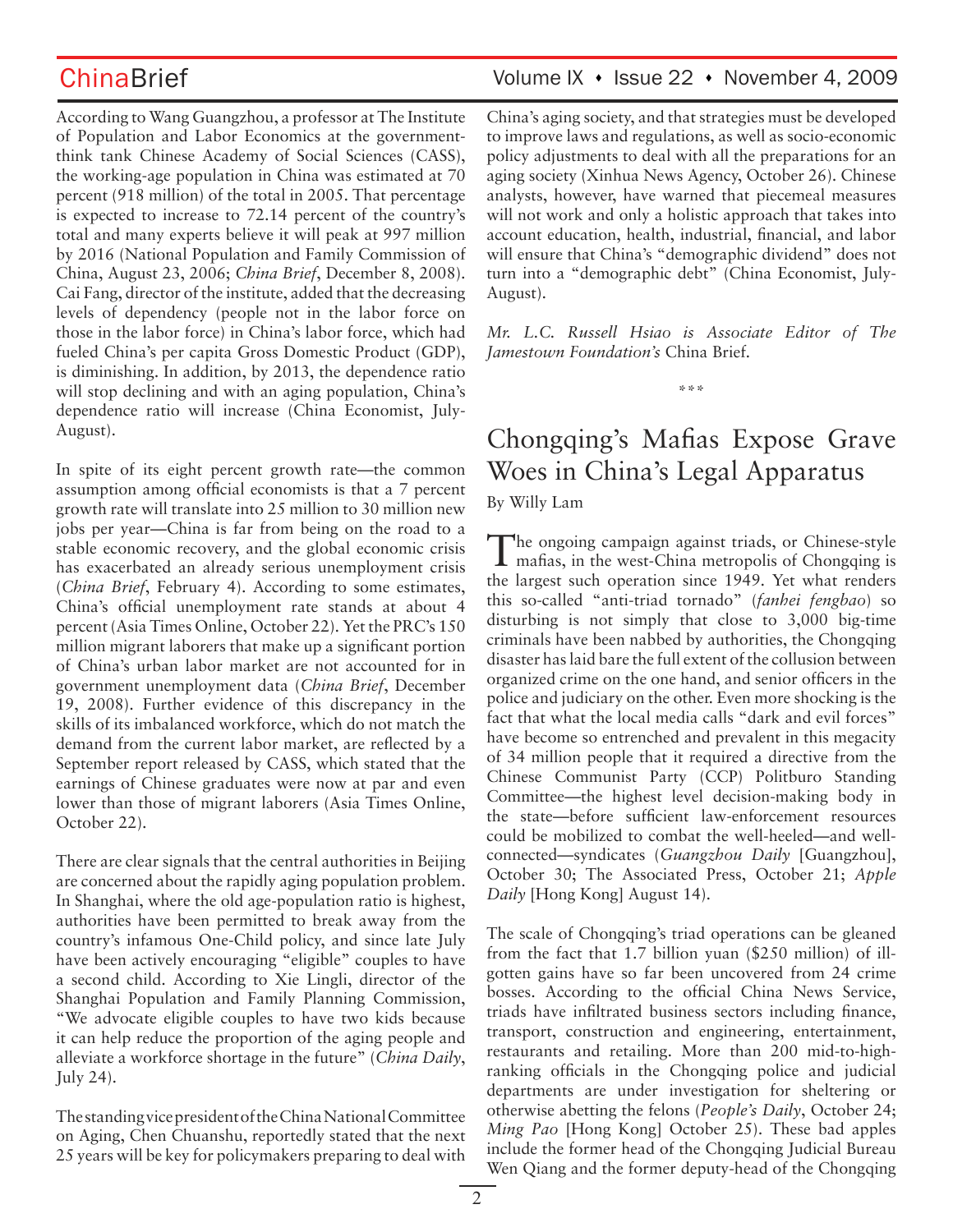ChinaBrief ChinaBrief Volume IX • Issue 22 • November 4, 2009

Public Security Bureau, Peng Changjian. Wen, who is also a former police chief, has admitted to taking bribes and gifts totaling nearly 100 million yuan (\$14.6 million). The corrupt cadre even threatened interrogators that he would spill the beans on a number of more senior officials if he were given the death sentence. "If you sentence me to death," he reportedly said. "I'll reveal everything—then everybody will die together!" (*Chongqing Evening News*, October 25; *Global Times* [Beijing], October 20).

While Wen might have been bluffing, there is now no denying that the triads have been operating in Chongqing for more than two decades—and that they had, for reasons that are coming to light, been tolerated by the municipality's top party and government leaders. Most of the 24 triad chieftains started their careers in Chongqing, and they have been expanding their empires in the metropolis since the early 1990s. These billionaire thugs include Li Qiang, a well-known business tycoon in transportation and real estate who had been repeatedly appointed a delegate to the Chongqing People's Congress. Another criminal, Xie Caiping, had run underground casinos—a few of them in five-star downtown hotels—in Chongqing for years (*Chongqing Evening News*, October 24; China News Service, October 31). Since Chongqing gained the status of a muncipilatiy (with the same "administrative ranking" as Beijing and Shanghai) in 1997, its party secretaries have included such luminaries as He Guoqiang (now member of the Politburo Standing Committee in charge of fighting corruption) and Wang Yang (Politburo member and Party Secretary of Guangdong). Current party secretary Bo Xilai, who is also a Politburo member, has been in charge of Chongqing for two years. It is well-nigh impossible that He, Wang and Bo had not been knowledgeable about the triad problems in Chongqing (*Apple Daily*, October 27; *Chongqing Evening News*, October 27). The officials' complicit attitude begs the question, why did the authorities wait until early summer before taking action?

While meeting a group of foreign reporters recently, Bo, a former minister of commerce known for his flamboyant lifestyle, had some surprising things to say about the triad scourge. The Politburo member admitted that "it wasn't [*sic*] us officials who wanted to take the initiative in fighting the triads; the 'dark and evil' forces have put so much pressure on us that there is nothing we can do [except combating them]." Bo added: "Chongqing residents often come to the municipal government office, holding photographs that are full of bloody bodies … The triads are chopping up people, just like butchers killing animals. It is unbearable." On another occasion, Bo said that cadres "must absolutely not adopt a gentle and tolerant stance toward triads." "While we may be gentle, the triads will never be gentle," he said. "Permissiveness

toward the minority means injustice for the majority." Bo's extraordinary frank words suggest that there is a wellentrenched practice among cadres to treat crime syndicates with kid gloves. Hong Kong papers have reported that the Chongqing "anti-triad tornado" was made possible only after President Hu Jintao had personally given approval to the unprecedented crackdown. Bo indirectly confirmed this by saying late last month that the "anti-triad operation was handled by the party central leadership" and that it was "not a case of Chongqing trying to set a sensational example" (*Guangzhou Daily*, October 17; China News Service, October 29; *Chongqing Daily*, October 29**).** While Bo seems to be striking a delicate balance between praising Beijing's leadership on the one hand and claiming credit for having done the right thing on the other, neither the CCP authorities nor the gung-ho regional "warlord" has been able to reassure the nation about the viability of China's legal apparatus.

The CCP's apparently permissive attitude toward triads stands in stark contrast to the "zero tolerance" strategies that the police, state-security agents and the People's Armed Police have adopted toward other so-called "destabilizing agents" in society. The latter include dissidents, activist lawyers as well as NGO activists, in addition to alleged "splittists" or pro-independence elements in Xinjiang and Tibet. For example, in the run-up to the  $60<sup>th</sup>$  anniversary of the People's Republic of China (PRC) on October 1, several liberal intellectuals have been detained by police and subsequently given hefty prison terms. Their "crime" is nothing more than writing articles urging a faster pace of political reform (*Ming Pao*, October 18; *New York Times*, October 30). So what underpins the authorities' surprising tolerance for underground criminal gangs? It seems that a sizeable number of cadres consider triads as a useful tool for maintaining socio-political stability. For example, police and state-security units in many cities and counties often employ triads to do "dirty jobs." Thus, gang members are used extensively in "land grab" cases—whereby corrupt officials who are colluding with real-estate developers force residents of old buildings (or farmers in the villages) to vacate their dwelling places in return for extremely low compensation. When the concerned residents or villagers refuse to budge or hold demonstrations, they are often intimidated and beaten up by triads. No wonder then, that former Minister of Public Security Tao Siju said in 1993 that "the triads are patriotic elements" (*Guangzhou Daily*, October 20; BBC news, November 10, 2006; *The Independent* [London], March 22, 1998).

Irrespective of what individual party cadres may think of the "useful role" of triads, the fact that Beijing had repeatedly procrastinated in tackling organized crime has raised big questions about the CCP leadership's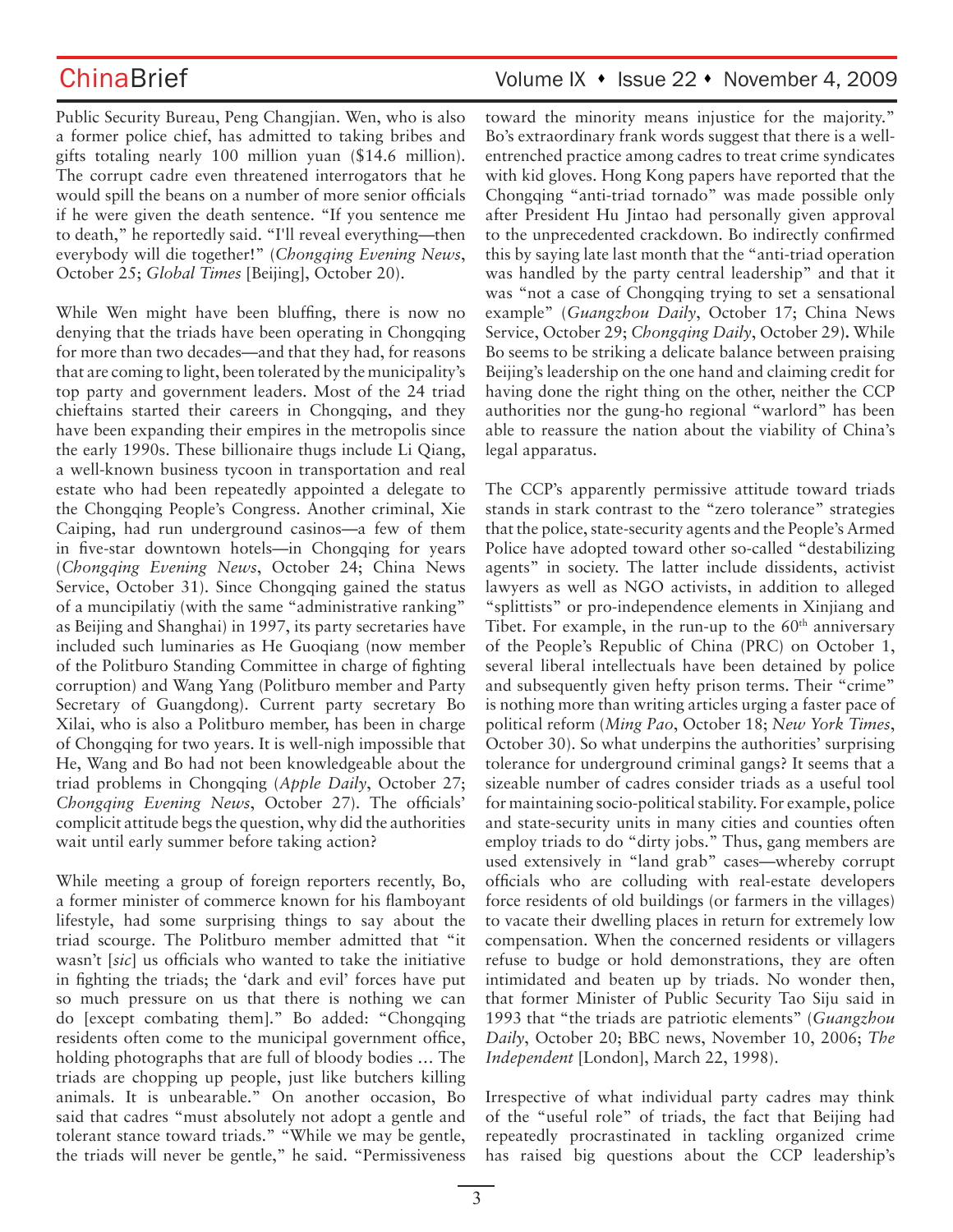willingness and ability to enforce the law. Even after the Chongqing triads became big news in early summer, Politburo Standing Committee member Zhou Yongkang, who heads the Central Commission on Political and Legal Affairs (CCPLA), waited until the end of October before announcing a nationwide crackdown. "We must get to the bottom of the task of wiping out all triad and evil forces," Zhou said. "And we must nab all those [officials] who provide shelter to the criminals." Characterizing the antitriad operation as a *minxin gongcheng*, or "an engineering project to warm the hearts of the people," Zhou pledged that police departments and bureaus in every province and city would pull out all the stops in exterminating the gangs (China News Service, October 30; *South China Morning Post*, October 31). China's increasingly vocal Netizens, however, could not help criticizing the cavalier attitude of Zhou and his colleagues. This was evident in many postings in popular chatrooms such as that run by People's Daily Online. "Fighting triads is the basic responsibility of every policeman," went one comment. "How come Zhou called this an 'engineering project'?" Another angry Netizen had this to say about corrupt police officers sheltering triads: "Those who are charged with fighting triads have themselves become triad members. Rice in the granaries will naturally be depleted if you ask mice to guard them" (People's Daily Online, October 27).

An allied issue is whether senior officials in Chongqing and leading cadres in units such as the CCPLA and the Ministry of Public Security—have to take administrative or political responsibility for the triad scourge throughout the country. After all, a centerpiece for political reform since the turn of the century has been to enforce "administrative responsibility." This means that cadres guilty of dereliction of duty or failing to measure up to minimal standards of performance should be sacked, demoted or given warnings. In the past four years, the authorities have investigated some 400,000 cases of civil servants and cadres who are suspected of failing to fulfill administrative responsibilities. A much-cited recent example is Zhang Heping, the Party Secretary in charge of the No. 2 Prison in Huhhot, Inner Mogolia. Zhang was fired last month soon after four felons in the prison escaped after killing a prison guard. *(Ming Pao*, October 25; Xinhua News Agency, October 30).

While the apparent success of Chongqing's anti-triad crusade might have lifted Bo Xilai's political fortune, the eldest son of party elder Bo Yibo is careful to be seen as giving all the credits to Beijing. Chongqing authorities have also emphasized that previous party secretaries and mayors of the municipality have played a pivotal role in at least monitoring the activities of the gangs (*Guangzhou Daily*, October 30; Time Asia Edition, October 21). Apart from the age factor—Bo will be 63 by the time the  $18<sup>th</sup> CCP$ 

## ChinaBrief Volume IX • Issue 22 • November 4, 2009

Congress is held in 2012 and thus may be deemed too old to be inducted into the Politburo Standing Committee the high-profile princeling has continued to suffer from his tendency to shoot from the hip. For example, his assertion, which suggested that Chongqing authorities were forced into taking action against the triads, has given the impression that the party boss has been lax and weak in the face of serious law-and-order problems. In the final analysis, Bo—together with his Politburo colleagues—has to share the blame for the further erosion of the ruling party's credibility.

*Willy Wo-Lap Lam, Ph.D., is a Senior Fellow at The Jamestown Foundation. He has worked in senior editorial positions in international media including Asiaweek newsmagazine, South China Morning Post, and the Asia-Pacific Headquarters of CNN. He is the author of five books on China, including the recently published "Chinese Politics in the Hu Jintao Era: New Leaders, New Challenges." Lam is an Adjunct Professor of China studies at Akita International University, Japan, and at the Chinese University of Hong Kong.* 

\*\*\*

# PLA Exercises March Toward Trans-Regional Joint Training

By Dennis J. Blasko

While elements of units from all services in the People's Liberation Army (PLA) were preparing for the military parade on October 1<sup>st</sup>, a much larger slice of the PLA was conducting routine unit training. Following several months of individual skill and small unit training, late summer/early fall is the peak season for unit evaluation training, often culminating in relatively large force-onforce exercises and live fire drills. Even as the most modern equipment in the PLA was on display in the parade, units from all over the country were practicing how to deploy, operate and sustain the mix of old and new equipment that is actually found in operational formations.

Adding new equipment and upgrading or retiring older weapons is but one element of the PLA's long-term modernization program. Training is another keystone of reform. Former Central Military Commission Chairman Jiang Zemin instructed, "We must train qualified personnel first, for we would rather let our qualified personnel wait for equipment than the other way round" [1]. Large amounts of new equipment have entered the PLA inventory over the past decade, but an even greater task is training personnel to properly plan for the employment and maintain and operate the new gear.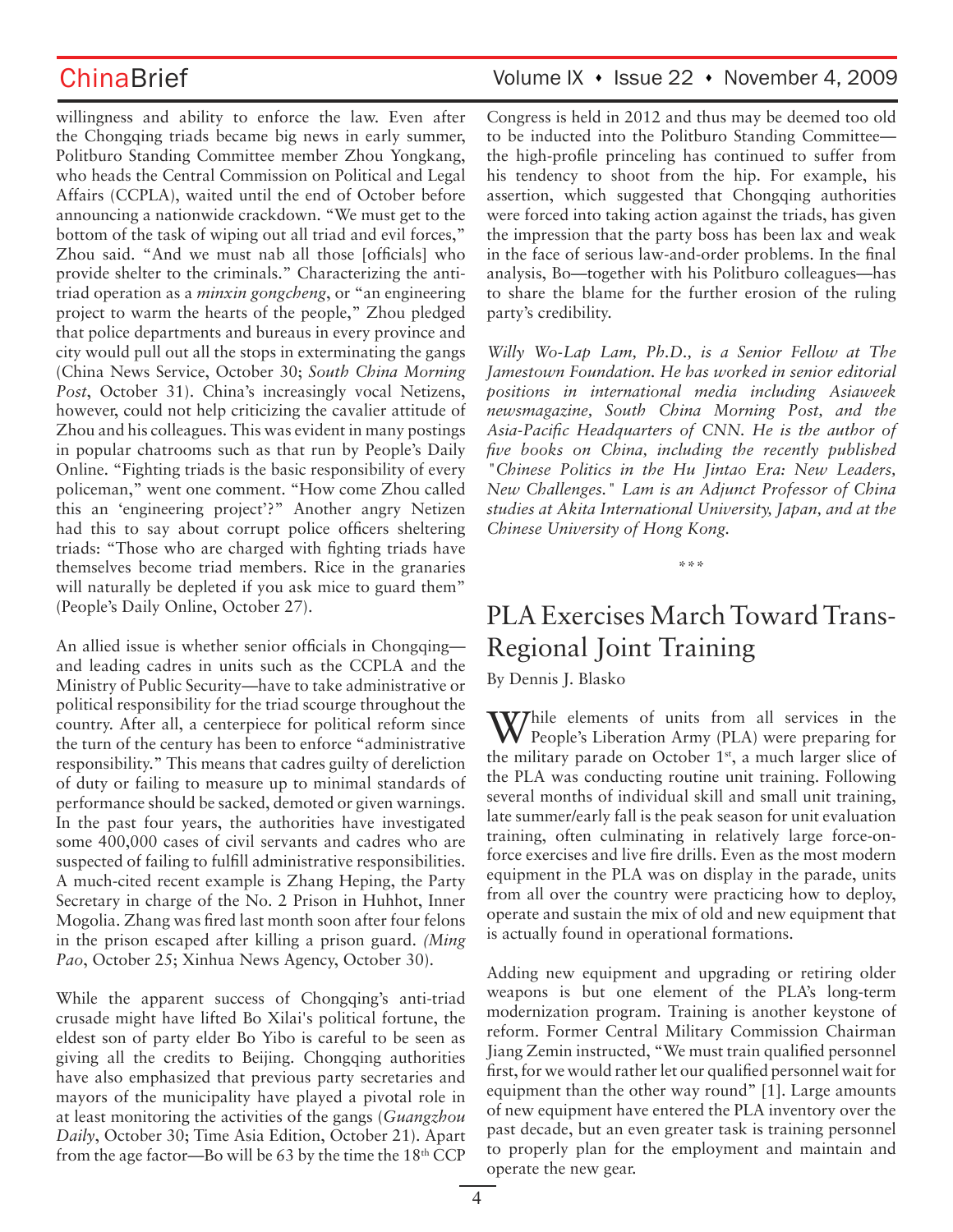As the PLA transforms itself into a modernized military, the exercises it conducts reflect to some degree its capacity to implement the joint doctrine issued in 1999, which seeks to integrate all services and civilian support into seamless operations. Every year there are a number of "firsts" or "largest" events. This year was no exception and included some significant accomplishments. These advances notwithstanding, the PLA recognizes it is still experimenting to find operational solutions appropriate for its large force with limited funding. It also acknowledges it still has a long way to go before it meets the standards other countries have demonstrated in modern operations.

The following sections address the much-publicized, mainly ground-oriented exercises "Stride-2009," "Airborne Movement-2009," and "Vanguard-2009." These were only a few of many exercises in 2009 from which the PLA seeks to identify shortcomings in order to improve capabilities in future training.

## "STRIDE-2009" (*KUAYUE-2009*)

The 2008 Defense White Paper foreshadowed the emphasis on ground force training seen in 2009, stating, "The [PLA] Army has been moving from regional defense to transregional mobility. It is gradually making its units small, modular and multi-functional in organization through appropriate downsizing and structural reform…"

"Trans-regional mobility" focuses on moving units within China from one of its seven Military Regions (MR) to another. Multi-mode movements (by ground, rail, water and/or air) have been reported in the PLA press for at least a decade including some cross-MR movements. These exercises do not represent armed invasions of foreign countries, but the lessons learned in trans-regional mobility exercises could be used outside of China if countries permit movement of PLA units through or over their territory.

For several years, "small, modular and multi-functional" unit organization has focused on forming combined arms battalion task forces within both divisions and brigades [2]. "Modularization" (*mokuaihua*), also known in the West as "task organization," consists of temporarily assigning smaller combat and support units (such as artillery, air defense or engineers) to infantry or armor battalions based on the mission, terrain and enemy. Once organized, however, in many cases combined arms battalions face challenges because most battalion commanders have not been formally trained to command such formations. Moreover, battalion staffs are yet too small to handle all the tasks that come with added units. Some battalions have temporarily brought officers up from companies to work on the headquarters staff (PLA Daily Online, February 6),

## ChinaBrief Volume IX • Issue 22 • November 4, 2009

but these problems require formal long-term changes to both the organizational structure and professional military education system to properly train and staff for these new responsibilities.

"Stride-2009" was a two-month exercise in which approximately 50,000 troops from four divisions in four different MRs crisscrossed the country moving to four regional combined arms training bases. While there was some Air Force support in moving the troops and providing air cover, the exercise was primarily a ground operation (*China Daily*, August 12). During deployments of approximately five days in length, small reconnaissance, headquarters and communications units were flown on both PLA Air Force and chartered civilian aircraft while larger formations of personnel drove in trucks along highways and heavy equipment was transported via rail.

The four divisions involved in the exercise moved independently of each other as follows:

- o In mid-August, the  $61<sup>st</sup>$  ("Red Army") Division of 21st Group Army from the Lanzhou MR moved to the Shenyang MR Taonan Combined Arms Training Base
- In mid-to late-August, the 162<sup>nd</sup> Motorized Infantry Division ("Ferocious Tigers") of the  $54<sup>th</sup>$  Group Army from Jinan MR traveled to the Guangzhou MR Luzhai Combined Arms Training Base
- In early September, the 115<sup>th</sup> Mechanized Infantry Division of the 39th Group Army from the Shenyang MR moved to the Lanzhou MR Qingtongxia Combined Arms Training Base
- o In mid-to late-September, the 121st Motorized Infantry Division of the 41st Group Army moved to the Jinan MR Queshan Combined Arms Training Base [3]

While en route, troop convoys practiced defending against air and chemical attacks and bivouacked along the roads at night. Local military and militia units provided traffic control and logistics support (such as food, water and maintenance) along the way. Once they arrived at their objectives, troops linked up with their heavy equipment and conducted force-on-force drills and live-fire exercises.

While units took 90 percent of their organic "artillery, engineering machinery and other large weapons," only 50 percent of armored vehicles, such as tanks and armored personnel carriers, were transported. Since tanks provide both mass and firepower, the participating divisions would have lacked a large portion of their combat power in an actual situation.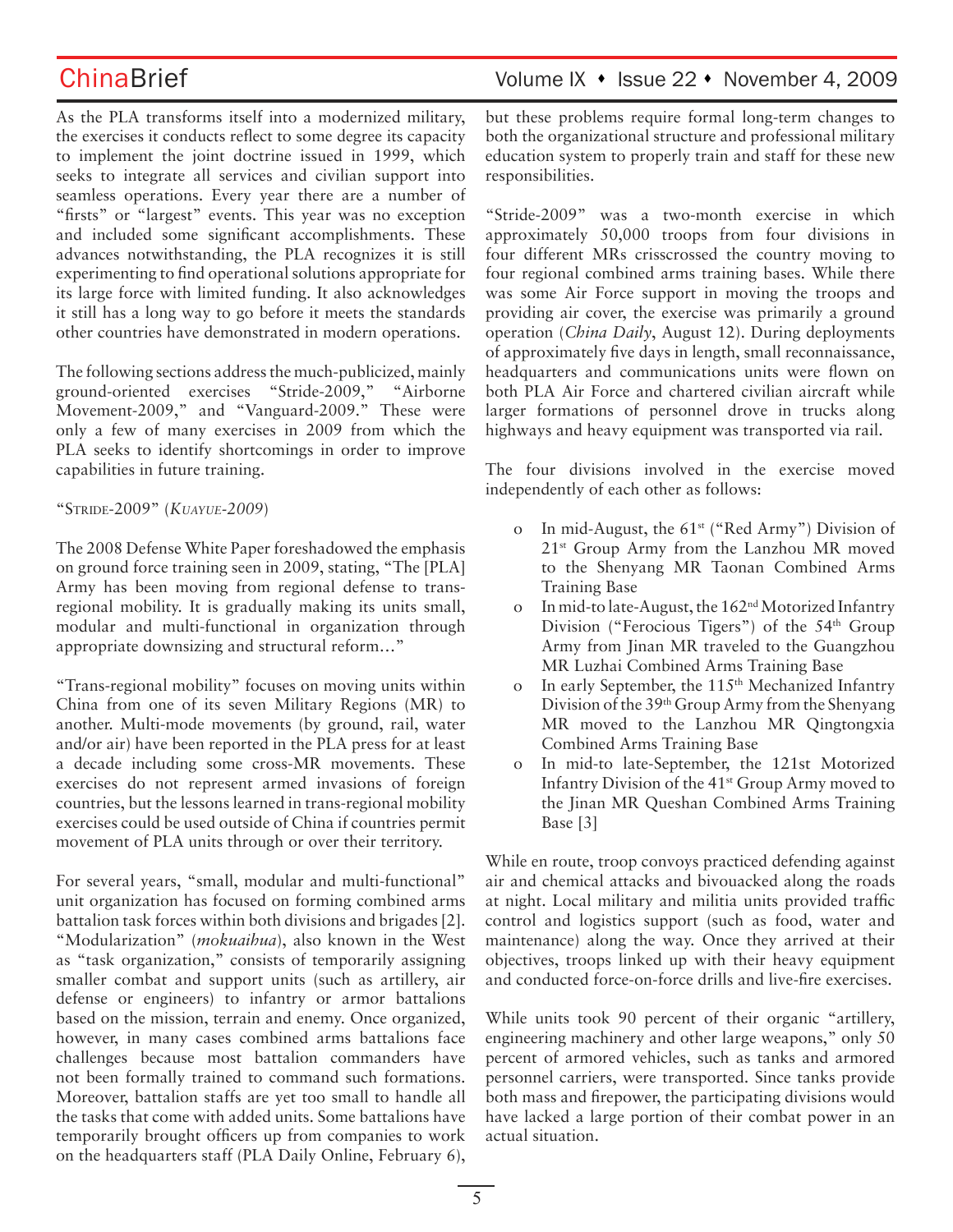CCTV reports show that the 162nd Motorized Infantry Division and the  $61<sup>st</sup>$  Division formed combined arms battalion task forces in exercises [4]. Such task organization was seen in several other exercises conducted by Army divisions and brigades (e.g., the 1<sup>st</sup> Armored Division and 235th Mechanized Infantry Brigade in Beijing MR and a motorized infantry brigade in Jinan MR) broadcast on CCTV in August and September [5].

With 50,000 personnel involved, most Chinese sources called "Stride-2009" "the army's largest-ever tactical event, in which they will be mobilized and transported vast distances across the nation" (*China Daily*, August 12). The key to that claim is its reference to the "transregional" nature, not the overall size. For example, the amphibious exercise "Liberation 1" on Dongshan Island in 2001 was reported to be "the largest ever joint exercise of the three services (army, navy and air force), involving nearly 100,000 troops" (*China Daily*, July 12, 2004). Yet, troops from either the Nanjing or Guangzhou MRs for "Liberation 1" did not have to cross MR borders to get to the training area, which is located along the boundary between the two MRs.

### "AIRBORNE MOVEMENT-2009" (*KONGJIANG JIDONG-2009*)

After "Stride-2009" was completed, the Air Force's 15<sup>th</sup> Airborne Corps conducted a similar 20-day, large-scale, multi-modal transportation, trans-regional exercise called "Airborne Movement-2009" beginning in mid-October. "Airborne Movement-2009" paralleled the tasks Army divisions performed in "Stride-2009," but with the addition of personnel parachute jumps and long-distance foot marches.

Starting on October 18<sup>th</sup>, elements of all three of the 15<sup>th</sup> Airborne Corps' divisions, including "more than 13,000 people, 1,500 vehicles, and 7,000 pieces of equipment," began moving through Hubei, Henan, Anhui, and Jiangsu provinces (Xinhua News Agency, October 18; *PLA Daily*, October 26).

Heavy equipment, including ZBD-03 Airborne Fighting Vehicles, which were seen in the October 1<sup>st</sup> parade, was transported by rail while other personnel moved by road convoys to the exercise area in "central China." Airborne infantry battalions performed parachute drops to enter the exercise area and then subsequently linked up with their equipment [6]. After assembling into regimental formations on October 20<sup>th</sup> the units began opposing force exercises which included evaluation of battalion and company-size elements. Six battalions were selected "by lot" to conduct force-on-force maneuvers "with troops air-landing at the rear of the enemy" as the scenario. Live fire exercises were also included.

After a week of training, the units moved to northern Jiangsu province to conduct another week of confrontation exercises. In addition to unit evaluations, training focused on duties of regimental staffs and officers at battalion and lower levels. Redeployment was scheduled to take place from November 4<sup>th</sup> to 6<sup>th</sup>.

The size and scope of this training probably merits the superlative of "the largest ever Chinese airborne force trans-regional campaign mobility comprehensive training exercise" (Xinhua News Agency, October 18).

"VANGUARD-2009" (*QIANFENG 2009*)

Beginning on October  $21<sup>st</sup>$ , the joint exercise "Vanguard 2009" got underway at the Queshan Combined Arms Training Base. The main participants were the armored brigade of the  $20<sup>th</sup>$  Group Army, the 1<sup>st</sup> Army Aviation Regiment, an element of the 15th Airborne Corps, and aircraft from units in the Guangzhou and Jinan MR Air Forces [7].

According to exercise director and deputy commander of the Jinan MR Lieutenant General Feng Zhaoju, "This exercise is the PLA's first joint operation and joint training activity for basic campaign army groups in the true sense" (China News Service, Oct 11). In other words, the key to "Vanguard-2009" is that a group army headquarters formed the exercise's joint headquarters incorporating both ground and PLA Air Force officers. Although the doctrinal basis for independent group army campaigns is found in both the 2000 and 2006 versions of *The Science of Campaigns* (*Zhanyi Xue*), evidently all other joint training exercises had been controlled by Military Region headquarters. "Vanguard-2009" thus serves as a good illustration of how long it can take to move from doctrinal guidance to actual implementation of tactical and operational concepts.

In an interview with the official Xinhua News Agency, Major General Xu Jingnian, commander of the 20<sup>th</sup> Group Army, stated, "We are an experiment unit. We are still in a testing and evaluation stage, in terms of how to organize joint combat operations at the basic campaign group level … joint training exercise at the basic campaign group level is still in its infancy, leaving issues at many deeper levels to be further resolved" (Xinhua News Agency, October 13).

In the same interview, General Xu pointed out that communications was the biggest challenge for the exercise, saying, "How to achieve mutual connections and real-time intelligence gathering and sharing among various service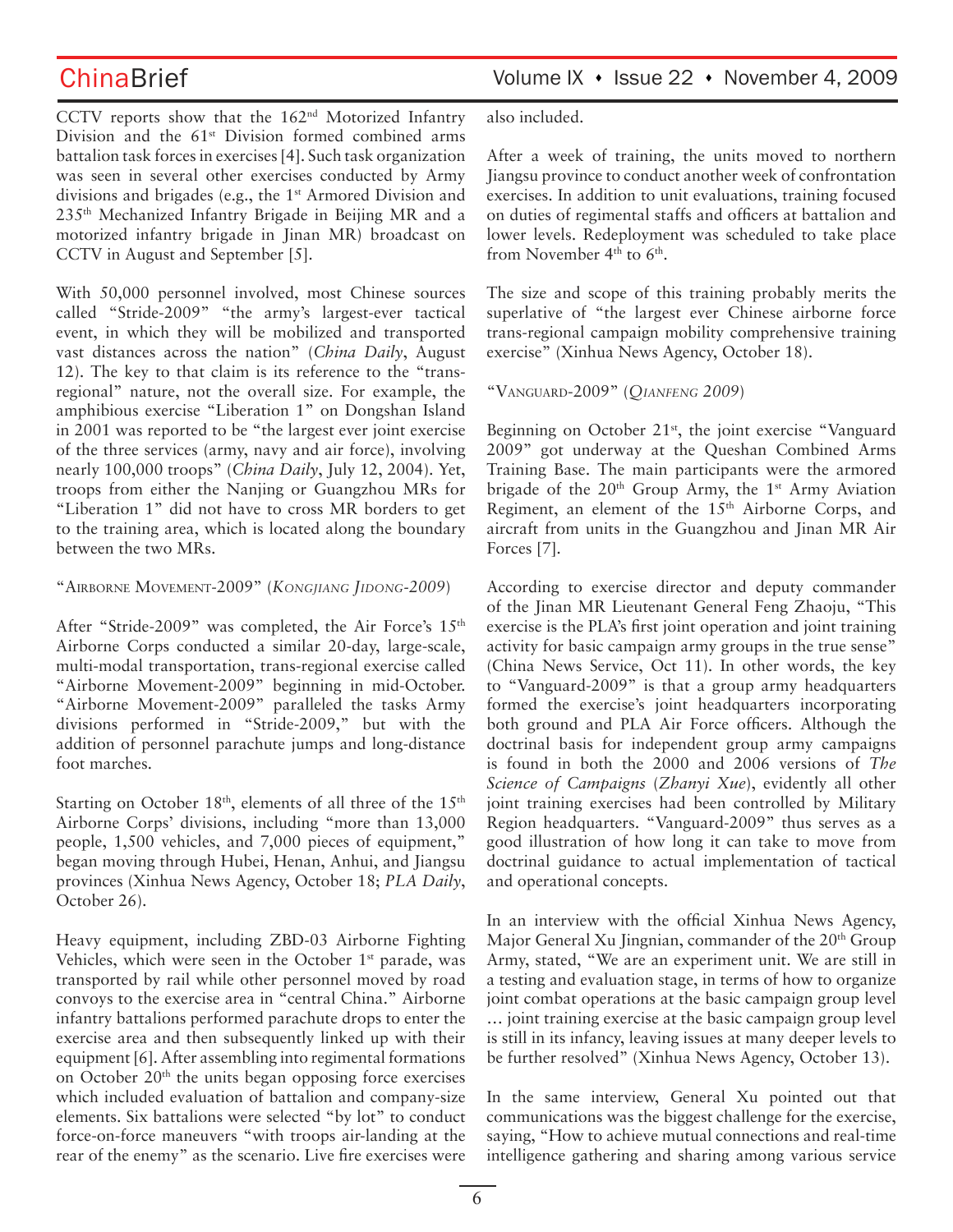branches is the biggest issue … we are able to resolve issues related to voice command; we are able to partially resolve digital communications issues also. However, we are still unable to achieve seamless [communications] connectivity."

An important element of "Vanguard-2009" was helicopter and fixed wing air support to ground operations: "We will adopt the method of having planned fire power playing the leading role, supplemented by impromptu requests for fire power; meticulously organize the overall coordination of air, ground, and air defense fire power…" (China News Service, October 11). Listing "planned fire power" first reflects existing PLA doctrine that includes Air Force provision of "battlefield air interdiction" (preplanned attacks against enemy locations not in close proximity to friendly forces). "Impromptu requests for fire power" suggests something approaching "Close Air Support" (also known as CAS—air attacks against enemy locations in close proximity to friendly forces, which are controlled by units in contact with the enemy). PLA procedures for conducting CAS are still in the developmental and experimental stage. At the same time as "Vanguard-2009," a division of the 14th Group Army and a PLA Air Force aviation division in the Chengdu MR were also experimenting with air support to ground operations (*PLA Daily*, October 28).

The PLA invited over 200 foreign military observers and military students studying in China to attend parts of "Vanguard-2009."

The 20<sup>th</sup> Group Army is one of a few group armies organized into an all-brigade structure in which the group army headquarters has no divisions under its command. As demonstrated by "Vanguard-2009," group armies are only beginning to explore how to conduct independent joint operations.

### **CONCLUSIONS**

Perhaps the most obvious conclusion to be drawn from the pace and scope of PLA training in 2009 is that these exercises are much more costly and complex than the exercise seasons of the mid-1990s. Units now routinely spend weeks in the field often calling on civilian logistics support, which requires the military to reimburse the enterprises that have been mobilized to support operations. Advanced weapons consume more fuel and fire more expensive ammunition than their less technologically complex predecessors. Long distance maneuvers outside of traditional training areas results in "maneuver damage," which requires the PLA to provide compensation to local entities. Moving even portions of units by air is much more expensive than ground transport. If the PLA continues to

train at recent levels, or increases the pace, the central government must continue to provide adequate funds to support this operations tempo.

Over the past decade, all units, not only those considered as "rapid reaction units," have trained to assemble and deploy quickly. If "Stride-2009" and "Airborne Movement-2009" are considered successful by higher headquarters, the relatively rapid movement of large units across Military Region borders could portend the need for fewer units. Therefore, MRs may not need as many standing forces if they can count on out-of-area reinforcements to arrive within reasonable timeframes. A more rapidly deployable ground force may not require as many active units as found today. This could set the stage for more personnel cuts and force reductions.

These exercises also reflect the transitional nature of the PLA today. Its leaders recognize they have not yet reached their operational objectives and must continue to motivate their troops to continue to improve their capabilities. Military leaders have a realistic understanding of the capabilities of their forces compared to other modern militaries and the diverse missions the PLA may be called on to perform. Many other senior leaders would agree with  $20<sup>th</sup>$  Group Army Commander Xu Jingnian: "We are still in a testing and evaluation stage…"

In March the commander of the 38<sup>th</sup> Group Army (generally considered one of the PLA's premier units), Major General Wang Xixin, gave an interview noting that despite a "series of achievements" made in his unit, "the modernization level of the PLA is still incommensurate to the demand of winning local war under information-based conditions, the military power is still incommensurate to the demand of performing the historical mission in the new century and the new period and raising the capability of troops in accomplishing diversified military mission is still a historical subject in front of the officers and men" (*PLA Daily*, March 2).

General Wang's observation is similar to many others found in PLA literature (*China Brief*, July 3, 2008). It indicates the senior leadership's self-knowledge of the PLA's level of modernization and the need for many years of hard work in the classroom, on the training field, and in unit maintenance bays. The Chinese expect several more anniversary parades to pass before the PLA reaches its "strategic goal of building informationalized armed forces and being capable of winning informationalized wars by the mid-21st century" [8].

*Dennis J. Blasko, Lieutenant Colonel, U.S. Army (Retired), is a former U.S. army attaché to Beijing and Hong Kong*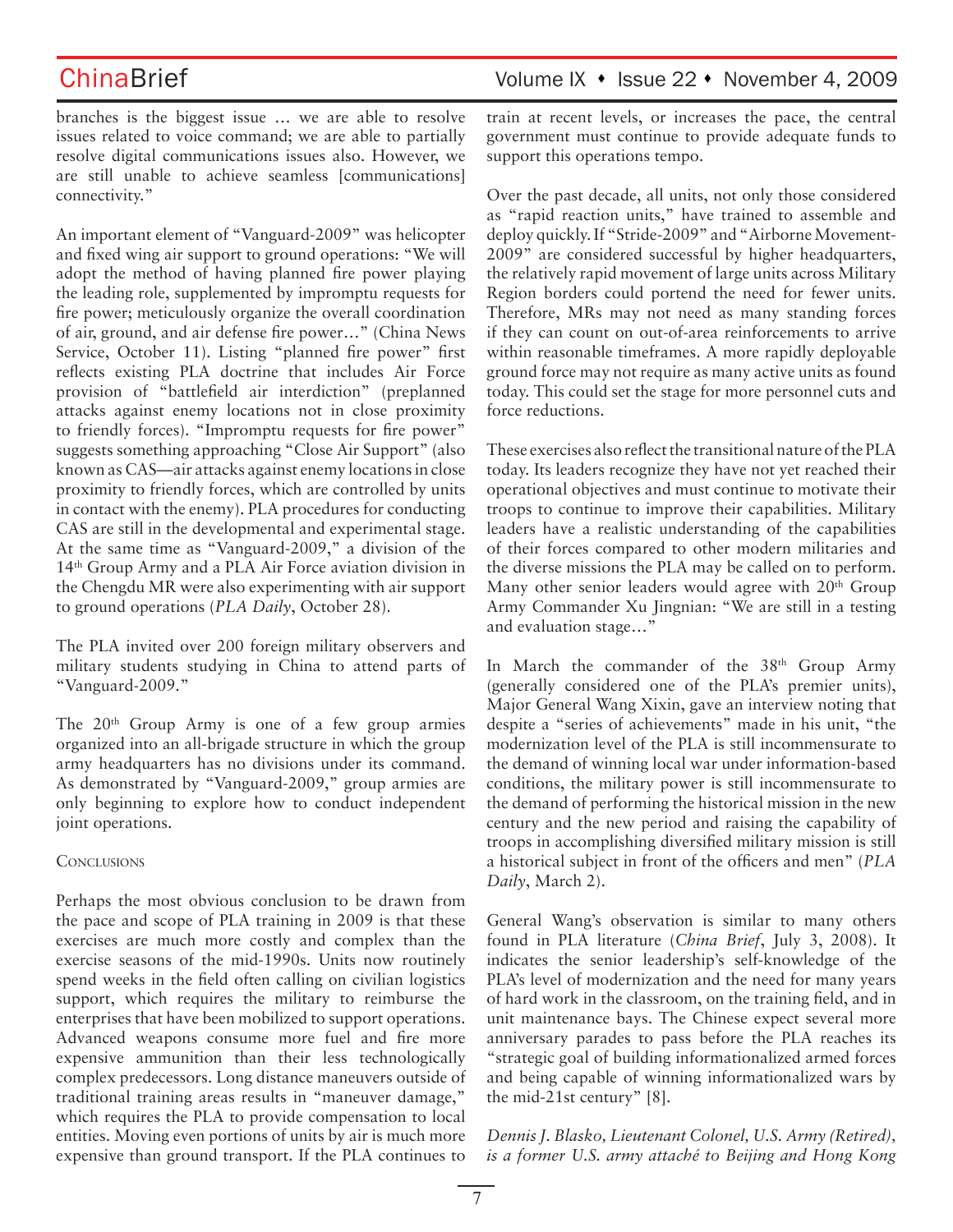ChinaBrief Volume IX • Issue 22 • November 4, 2009

*and author of The Chinese Army Today (Routledge, 2006).*

**NOTES** 

1. Jiang Zemin's Book on Technology, Army Building Viewed CPP20010221000077 Guangzhou *Yangcheng Wanbao (Internet Version-WWW)* in Chinese 13 Feb 01, translated by the Open Source Center (OSC).

2. According to *The Military Balance 1996-1997*, by the International Institute for Strategic Studies, in 1996, prior to the two force reductions amounting 700,000 from 1997 to 2005, the PLA had a total of some 90-100 infantry and tank divisions and another 15-20 infantry and tank brigades. The author's current estimate of the Army orderof-battle shows a reduction to approximately 35 infantry and armored divisions and an increase to some 41 infantry and armored brigades. Many of the divisions remaining in the force have been restructured so that they now have only three maneuver regiments instead of the four regiments found in the former Soviet style organization. Divisions in the PLA command regiments, not brigades (as in the U.S. Army model). Despite the growth of the number of brigades in the PLA, the division appears to still be a viable organizational level for some time into the future.

3. *PLA Daily* has a series of reports at http://tp.chinamil. com.cn/manoeuvre/kuayue2009.htm. Unit identifications can be derived from information at http://news.xinhuanet. com/mil/2009-08/10/content\_11858323.htm. The time sequence of movement is found at Xinhua Chart: Locations, Times for PLA's Stride 2009 Series of Exercises CPP20090911540004 Beijing *Xinhua Wang* in Chinese 12 Aug 09, translated by OSC.

4. Video: Jinan MR Motorized Division Holds Drill With Modular Combat, Tactical Units CPM20091015013024 Beijing *CCTV-7* in Mandarin 1130 GMT 28 Aug 09 and Video: Lanzhou MR Division in 'Stride 2009' Presents New-Type Combined-Arms Battalion CPM20091015017010 Beijing *CCTV-7* in Mandarin 1130 GMT 18 Aug 09, translated by OSC.

5. Video: Beijing MR Armored Division Adopts New Combat Methods in Training CPM20091015017036 Beijing *CCTV-7* in Mandarin 1130 GMT 26 Aug 09; Video: Beijing MR Mechanized Infantry Brigade Holds Confrontation Exercise CPM20091015013006 Beijing *CCTV-7* in Mandarin 1130 GMT 05 Aug 09; and Clip: Jinan MR Motorized Infantry Brigade Conducts Exercise in Mountain Area CPM20091015017003 Beijing *CCTV-7* in Mandarin 1130 GMT 18 Sep 09, translated by OSC.

6. The exact sizes of the personnel drops were not published. However, the PLA Air Force's capacity to airdrop both personnel and equipment is limited, thus requiring the large-scale ground and rail movement of equipment.

7. *People's Daily* has a webpage that compiles reports

on the exercise at http://military.people.com.cn/ GB/8221/69693/171424/index.html. Unit identifications are made based on information in PRC: PLA To Conduct 'Vangard-2009' Exercise in Jinan Theater CPP20091011172003 Beijing *Zhongguo Xinwen She* in Chinese 0914 GMT 11 Oct 09. Some sources say this exercise involves 10,000 personnel, while others claim 5,000. With an armored brigade as its core, the lower number is more likely.

8. "China's National Defense in 2006," at http://www. china.org.cn/english/China/194332.htm.

**\*\*\***

# China's 11th Ambassadorial Conference Signals Continuity and Change in Foreign Policy

By Bonnie S. Glaser and Benjamin Dooley

This past July the Chinese Communist Party (CCP)<br>
convened the 11<sup>th</sup> Ambassadorial Conference in Beijing. The foreign policy conclave was attended by hundreds of Chinese ambassadors, diplomats, officials responsible for foreign affairs work from the capital as well as select provinces, regions, and municipalities, and individuals from a small number of state owned enterprises. The conference served as both a working session for Chinese foreign policy professionals and an opportunity for party leaders to discuss the prevailing international environment and the future direction of Chinese foreign relations. As in previous years, the conference provided a venue for announcing new policy directions, as well as adjusting diplomatic strategy. Although widely reported in the Chinese media, the conference has received remarkably little attention from both Western and Chinese scholars.

The conference was jointly organized by the Ministry of Foreign Affairs (MFA) and the Foreign Affairs Office under the CCP Central Committee. Key speeches were given by Premier Wen Jiabao and Dai Bingguo, and work reports were provided by Minister of Foreign Affairs Yang Jiechi, and his vice minister, Wang Guangya. The conference's centerpiece was a keynote speech by President Hu Jintao, General Secretary of the CCP Central Committee and Chairman of the Central Military Commission. Flanked by the other eight members of the Standing Committee of the Politburo of the CCP Central Committee, Hu paid tribute to Deng Xiaoping's legacy, while simultaneously hinting at updates to Deng's long-standing foreign policy guideline discouraging China from assuming an active role in shaping international affairs.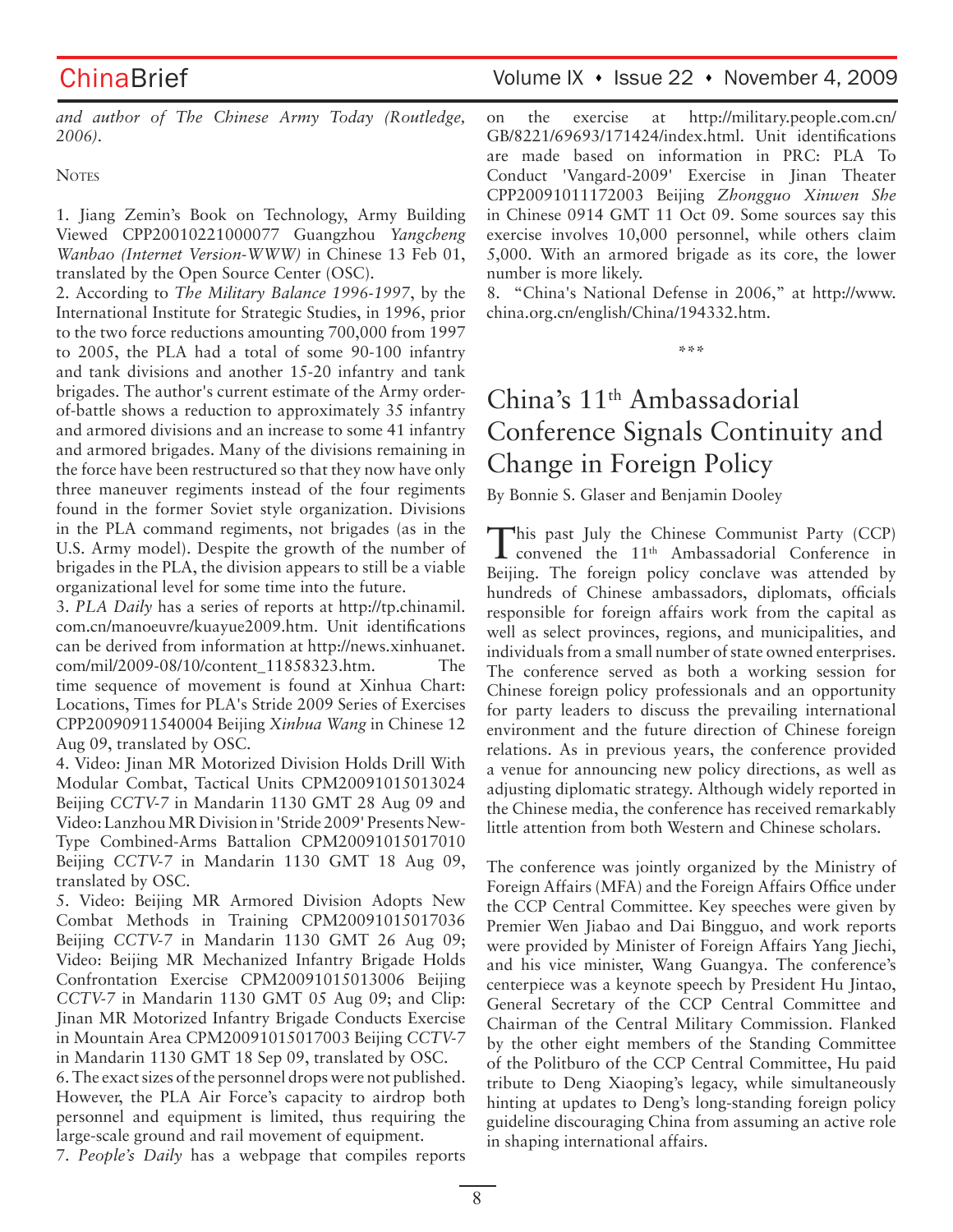Several of the themes in Hu's speech recalled key ideas presented at the 10<sup>th</sup> Ambassadorial Conference (held in 2004) and the 2006 Central Work Conference on Foreign Affairs (FAWC), the two most recent major foreign policy gatherings. For example, in keeping with both of these meetings, the 11<sup>th</sup> Ambassadorial conference cited peaceful development and adherence to the Five Principles of Peaceful Coexistence among the primary objectives of Chinese foreign policy. Hu also emphasized two major themes from the FAWC: (1) the increasing linkages between China's external and internal situation brought about by globalization and (2) the necessity of harmonizing the management of foreign and domestic affairs in pursuing national objectives.

In addition to these continuities, Hu's speech included three modest but significant supplements to his previous remarks on foreign policy. First, the speech demonstrated an increased emphasis on the role of "soft power" in building China's comprehensive national power. Second, it called for foreign policy practitioners to adopt a more active diplomatic posture in select areas of foreign affairs. Third, Hu presented an unusually positive perspective on the international system's progress toward multipolarity and a growing consensus among the party leadership on the importance of multilateralism in promoting China's interests.

## THE "FOUR STRENGTHS"

Introducing a notable new formulation, Hu urged diplomatic envoys and foreign policy officials to make efforts to give China "more influential power in politics, more competitiveness in the economic field, more affinity in its image," and "more appealing force in morality" (Xinhua News Agency, July 20). The Chinese media quickly dubbed these four areas the "four strengths" (*sili*) [1], and discussions of the significance of Hu's comments soon appeared in the Chinese blogosphere and the online version of the CCP mouthpiece *People's Daily*. Confirming the importance of this new concept, Chinese Foreign Minister Yang Jiechi, in an August interview with China's official news service, Xinhua News Agency, repeated Hu's call to build the four strengths, accentuating the need for "diplomacy and other work … [to] promote each other and develop in a coordinated manner" (Xinhua News Agency, August 24).

Three of the four strengths (political influence, image appeal and moral suasion) fall under the category of soft power, which for many Chinese encompasses political factors and thus goes beyond Joseph Nye's definition. This emphasis underscores growing recognition by the party leadership of soft power's importance in promoting China's "peaceful

## ChinaBrief Volume IX • Issue 22 • November 4, 2009

development" strategy. Hu first publicly stressed the value of soft power in his political report to the CCP's 17<sup>th</sup> Party Congress, but in that speech he focused solely on its cultural dimensions, stating, "We must . . . enhance culture as part of the soft power of our country to better guarantee the people's basic cultural rights and interests…" [2]. Hu's statements at the 11<sup>th</sup> Ambassadorial Conference, however, were notable for addressing the importance of developing the political and moral aspects of soft power as well.

Hu's reference to the importance of developing political influence and moral suasion suggests Beijing's thinking on the issue of soft power is undergoing a significant shift. Since the 1990s, China's academic discourse on soft power has been dominated by two schools. The first defines soft power exclusively in terms of culture and emphasizes its pull factors—what Joseph Nye has described as the ability of "a country to get other countries to *want* what it wants" as opposed to "*ordering* others to do what it wants" [3]. In contrast, the second school focuses on soft power's push factors, maintaining that its essence resides in exerting political influence [4].Thus far, observers of Chinese politics have credited the first school with having the strongest influence on Beijing's soft power policies. Yet, the debut of the four strengths formulation suggests the second school has boosted its sway among Chinese leaders.

## A MORE PROACTIVE STANCE IN FOREIGN AFFAIRS?

Implicit in Hu's discussion of the four strengths is a suggestion that soft power can be used as a means for actively pursuing China's foreign policy goals. This contrasts with prior authoritative statements on soft power, which portrayed its role in Chinese foreign policy as primarily passive [5]. Following the Ambassadorial conference, commentators suggested that this more active stance on soft power signaled a departure from *taoguang yanghui, yousuo zuowei (keep a low profile and bide our time, while also getting something accomplished),* an important guideline of Chinese foreign policy introduced by Deng Xiaoping in 1989 in reaction to the dissolution of Eastern Europe's socialist bloc [6]. For example, an editorial that appeared in the Canadian newspaper *Xingdao Daily* and republished on the web site of the *People's Daily* claimed that Hu's speech signaled that the *taoguang yanghui*  concept would be discarded—this is not the case (People's Daily Online, July 24). Following the practice of the 2006 FAWC, Deng's eight-character phrase was included in the internal documents of the 11<sup>th</sup> Ambassadorial Conference, but excluded from public reporting [7].

There are at least two explanations for the omission of Deng's instructions to keep a low profile from media coverage of key leadership statements on foreign policy.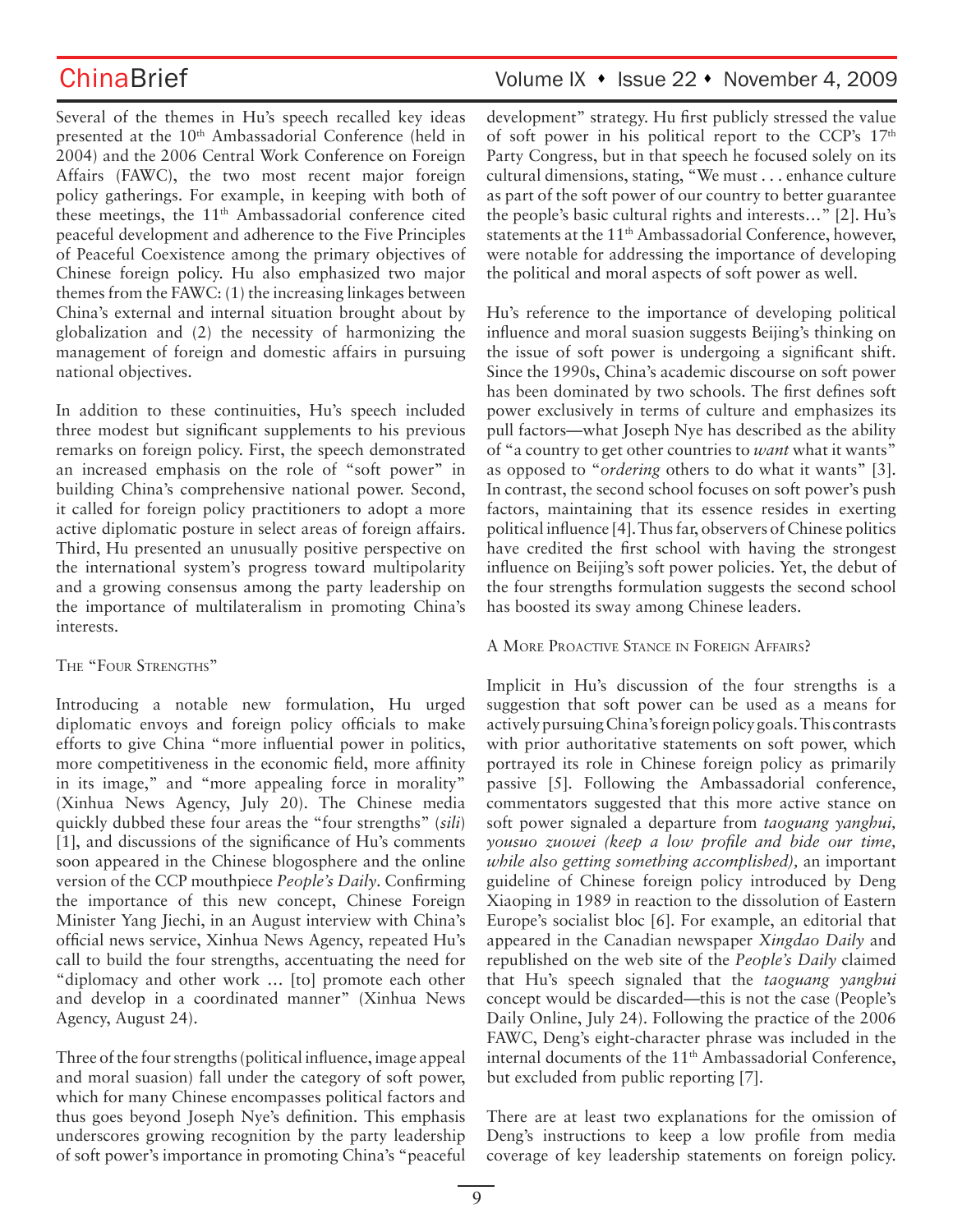First, Chinese leaders are concerned that western nations have misconstrued the essence of the phrase to the detriment of Chinese interests. Some observers in the West have interpreted the phrase to mean China is "amassing its power and hiding its true intention to dominate the world" [8]. To avoid fueling the "China threat theory," the expression has been excluded from publicly circulated Chinese policy documents. Second, to many in China the *taoguang yanghui* formulation implies a passive role for China in world affairs, a position that increasingly meets disapproval from a Chinese public eager for Beijing to assert itself globally. As China's power has grown, nationalism has risen apace, and a growing number of Chinese are disenchanted with the leadership's unwillingness to flex its newfound muscle. According to Chinese scholars, references to Deng's dictum are excluded from the media to limit pressure on the leadership to more aggressively protect Chinese interests around the world.

Despite its absence from public reports, Chinese sources insist that *taoguang yanghui, yousuo zuowei* remains a fixture of intraparty discussions and internal documents and that there is a consensus to preserve it for the foreseeable future [9]. Yet, at the same time, the leadership has decided to slightly modify Deng's axiom, signaling an emphasis on the last four characters—the importance of getting something accomplished in Chinese foreign policy. According to leading Chinese scholars, Deng's eightcharacter guideline was expanded to ten characters at the 11th Ambassadorial Conference. The new version calls on China to "*uphold* (*jianchi)* keeping a low profile and bide its time, while *actively* (*jiji*) getting something accomplished." Although the difference may seem negligible, it was reported to be the subject of heated dispute. Apparently, other formulations were proposed and rejected. In the end, the decision to add the word "actively" was made by Hu Jintao himself [10].

Specifically, Hu called for China to "actively participate in dealing with the impact of the global financial crisis" (Xinhua News Agency, July 20). There is a growing interest in re-shaping international financial institutions to strengthen the global economy and to provide China with a bigger voice in those institutions. Other possible areas where Beijing may seek to be more assertive were hinted at by Premier Wen, who stated that China should "extensively participate in international cooperation in the nontraditional security area and … dealing with climate change" (Xinhua News Agency, July 20). This reflects the higher priority China is assigning to transnational issues, especially those resulting from globalization, such as the financial crisis, energy security and climate change. Foreign Minister Yang has referred to this new component of Chinese foreign policy as "functional diplomacy" (*lingyu*  *waijiao*), which, he said, would receive greater attention as China's comprehensive national power grows [11].

Even as Chinese leaders agreed to stress the importance of making achievements in China's foreign policy, they cautioned that China should eschew adopting a leadership role on international issues. The 11<sup>th</sup> Ambassadorial conference apparently reiterated admonishments to "not take the lead" and "not raise banners," which Premier Wen Jiabao had made at the FAWC, echoing language Deng used in 1989 (Xinhua News Agency, February 26, 2007). The leadership remains wary of being entangled in overseas predicaments that could divert the country from its main task of development. Indeed, President Hu Jintao placed even greater weight than in the past on the importance of China's interest in domestic development and the essential need for foreign policy to serve the interests of that development, stating:

> The relations between diplomatic work and national development have become closer. We must rely on development, serve development, promote development, and earnestly safeguard China's development interests (Xinhua News Agency, July 20).

A MULTIPOLAR INTERNATIONAL SYSTEM IS EMERGING, BUT HASN'T ARRIVED

In addition to introducing the four strengths, the  $11<sup>th</sup>$ Ambassadorial Conference was also notable for Hu's positive assessment of the international system's progress towards multipolarity. In his speech, Hu suggested that damage to U.S. reputation might help move the international system closer to 'true' multipolarity, a situation that most Chinese believe will benefit their national interests. "The prospect of global multipolarization has become clearer (*minglang*)," Hu remarked, a formulation that significantly differed from his statements at the FAWC, where he described the path toward multipolarity as "tortuous" (Xinhua News Agency, July 16; August 23, 2006). This assessment reflects a general trend in China's perception of the international system that was signaled earlier in the year in China's 2008 defense white paper, which referred to multipolarity as "gaining momentum (*shenru fazhan*)" [12].

In accordance with this positive outlook, Hu emphasized the increased importance of multilateral diplomacy, stating, China must "actively advocate multilateralism [and] promote democratization of international relations" (Xinhua News Agency, July 20). This change is indicative of the positive lessons Beijing has drawn from its participation in multilateral diplomacy in recent years and demonstrates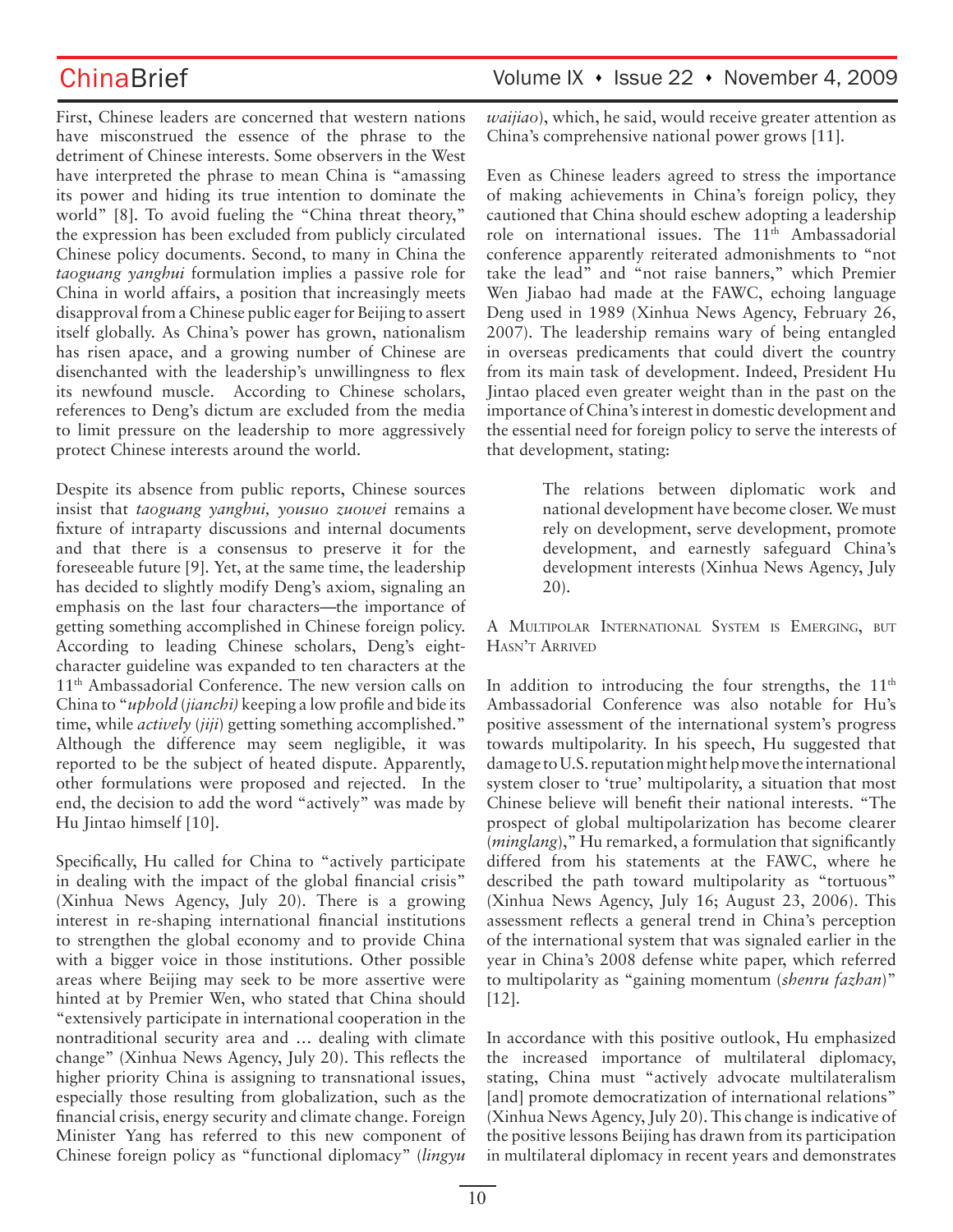an increased willingness to enhance China's role in international organizations. Nevertheless, multilateralism remains positioned in fourth place in China's diplomacy, after relations with the major powers, the neighboring countries and developing countries, unchanged from the 10<sup>th</sup> Ambassadorial Conference (Xinhua News Agency, August 29, 2004).

Although the Chinese view the process of multipolarization as more conspicuous, they are not ready to declare an end to the unipolar world dominated by the United States. Considerable controversy persists in Chinese debates over whether U.S. power is, in fact, in decline (*China Brief*, July 9). While a growing number of Chinese experts have taken this position, no such official judgment has been made, and financial decision makers are reputed to believe reports of the U.S.'s demise are greatly exaggerated [13].

### IMPLICATIONS FOR CHINA'S FOREIGN POLICY

Rather than indicating a sea change in China's foreign policy, as suggested by some commentators, the  $11<sup>th</sup>$ Ambassadorial Conference is best described as an adjustment (*tiaozheng)* that affirms the trend toward China's more active involvement in select issues that are crucial to the country's national interests.

It is notable that the leadership rejected a proposal by the foreign ministry to hold another large-scale FAWC this year instead of the ambassadorial conference. According to several sources, Chinese leaders concluded that the international situation had not changed dramatically in the three years since the last FAWC, and therefore a more extensive review of Chinese foreign policy was unnecessary [14].

China's foreign policy continues to serve domestic interests. Yet it is no longer sufficient for foreign policy to create a stable external environment to support China's internal reforms, as Deng instructed three decades ago. Now, foreign policy must actively aid in the development of Chinese comprehensive national power. Domestic growth, for example, requires a more pro-active diplomacy to secure resources, markets, and technology.

The decisions taken at the 11<sup>th</sup> Ambassadorial Conference demonstrate the party leadership's increased interest in building and actively implementing Chinese soft power, as well as desire to deepen involvement in multilateral institutions. The new focus on functional diplomacy recognizes that China's expanding interests require going beyond its traditional emphasis on bilateral relations. The Conference also signals an intention to use China's economic weight, financial resources and growing geopolitical influence to expand its say in designing any future international and economic system. This suggests a new assertiveness in areas where the Chinese see a close internal-external linkage.

Given the conference's emphasis on the four strengths, soft power can be expected to play a more prominent role in China's foreign policy. Although soft power has long been a hot topic in Chinese intellectual and policy circles, Beijing has not yet articulated a comprehensive strategy for its development and use. Thus far, the development of China's soft power has depended less on the central government than on such disparate actors as state owned enterprises and provincial-level governments. Hu's call to build the four strengths is a natural extension of the FAWC's emphasis on coordinating the activities of Chinese actors overseas to ensure that they serve domestic interests; there are concrete indications that efforts to develop a more comprehensive approach to managing China's soft power are already underway. Xinhua's recent plans to increase the presence of its foreign language networks overseas highlight Beijing's determination to improve its image abroad (The Malaysian Insider, July 23). Wen Jiabao has also called for an expansion of China's "going out" (*zouchuqu*) strategy, which encourages Chinese firms to expand overseas with the explicit, albeit secondary, purpose of strengthening ties with other nations.

The internal debate over the modest reformulation of Deng Xiaoping's *taoguang yanghui* dictum suggests that even though China is willing to become more involved on the global stage, it will do so cautiously and selectively. Although Beijing appears to now be willing to "actively get something accomplished" in certain areas that directly impact domestic stability and development, it is not prepared to abandon its policy of avoiding excessive involvement in overseas commitments. China is not merely paying lip service to Deng's guidance to "keep a low profile;" it remains a central part of China's approach to foreign affairs. Despite calls by Obama administration officials for China to assume a leadership role on critical regional and global security issues, Beijing is likely to remain reluctant to heed this call.

*Bonnie S. Glaser is a Senior Fellow in the Freeman Chair for China Studies at the Center for Strategic and International Studies (CSIS). Benjamin Dooley is an intern at CSIS.*

## **NOTES**

1. Depending on the publication, the four strengths have also been referred to as *si ge li* and *si ge geng youli.*

2. Report to the Seventeenth National Congress of the Communist Party of China, October 15, 2007, http://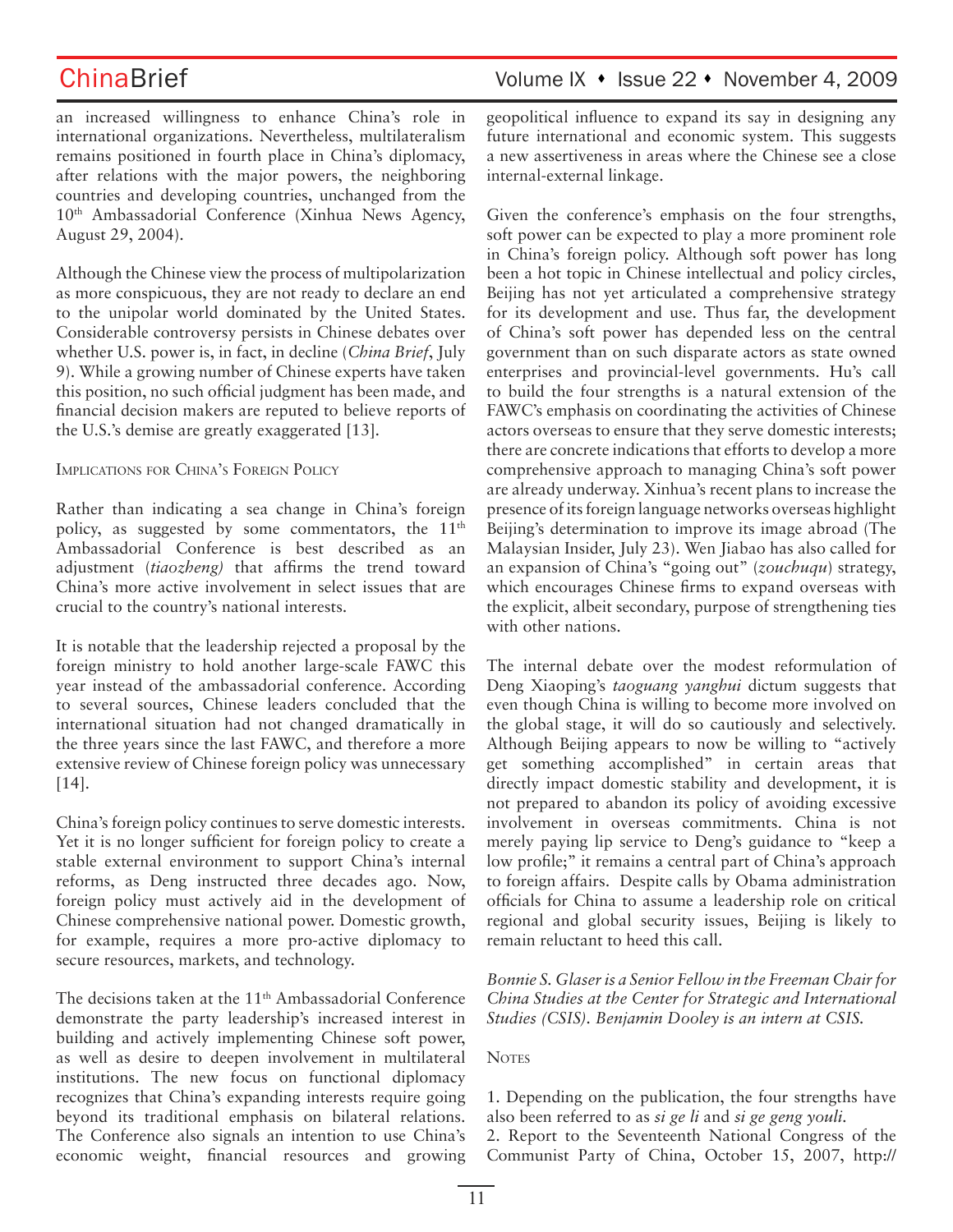www.china.org.cn/english/congress/229611.htm

3. J. S Nye Jr, "Soft power," *Foreign Policy* (1990): 153– 171.

4. Glaser, Bonnie and Melissa E. Murphy in Carola McGiffert, *Chinese Soft Power and Its Implications for the United States* (CSIS, 2009), 13.

5. Li Mingjiang, "Soft Power in Chinese Discourse: Popularity, Parameter, and Prospect," *Chinese Journal of International Politics* (2008).

6. Four of the eight characters are from a longer 24 character expression that is attributed to Deng Xiaoping. The original phrase called for China to "Observe calmly; secure our position; cope with affairs calmly; hide our capabilities and bide our time; be good at maintaining a low profile; and never claim leadership." See, for example, Ding Guangen "Speech at the Third Chinese National Deng Xiaoping Building Socialism with Chinese Characteristics Theory Research Conference" (zai quanguo disanci Deng Xiaoping jianshe you zhongguo tese shehuizhuyi lilun yantaohui shang de jianghua), People's Daily, December 24, 1996.

7. Interviews with PRC officials and scholars in Beijing and Washington. August, September, and October 2009.

8. Department of Defense, *Annual Report to Congress: Military Power of the People's Republic of China 2007* (Department of Defense, 2007), 7.

9. For a dissenting view, see Shulong Chu and Yuli Guo, "China's "Peaceful Development" Strategy and Model (Zhongguo "Heping Fazhan" Zhanlue Ji Moshi), no. 002 (2008): 1–9.

10. Interviews with PRC officials and scholars in Beijing and Washington. August, September, October, 2009.

11. Yang Jiechi, "Safeguard World Peace, Promote Common Development – Commemorate the  $60<sup>th</sup>$  Anniversary of New China's Diplomacy," *Qiushi Online*, no. 19, Oct. 1, 2009, Open Source Center, CPP20091005710001.

12. Beijing, "China's National Defense in 2008," January 2009.

13. Interview with leading Chinese scholar August 29, 2009, Beijing.

14. Interviews with PRC officials and scholars in Beijing and Washington. August, September, and October 2009.

\*\*\*

# Maritime Multilateralism: China's Strategy for the Indian Ocean

By Vijay Sakhuja

The Chinese Ministry of Foreign Affairs has been tirelessly working to dispel the 'China threat' perception, which appears to be increasing concomitantly with the country's rapid economic and military rise.

## ChinaBrief Volume IX • Issue 22 • November 4, 2009

Beijing argues that China's growing initiatives in the Indian Ocean are for 'peaceful purposes' (China.org.cn., June 3). Yet, in recent years, many China watchers in India have captured another side of Beijing's foray that depicts China carving into the Indian Ocean's security architecture by regular incursions into the region and the recent naval deployment in the Gulf of Aden to fight piracy. These initiatives appear based on a strategy that pivots on energy sea-lane security, which can be broadly characterized by the 'string of pearls' theory, 'Malacca dilemma', sale of military hardware at friendly prices to Indian Ocean littorals, maritime infrastructure developments in Pakistan (Gwadar), Sri Lanka (Hambantota), Bangladesh (Chittagong), road/energy pipeline networks and electronic surveillance installations in Myanmar (Burma). The thrust of these traditional security and economic initiatives are complemented by naval diplomacy involving maritime multilateralism with Indian Ocean littorals, which Chinese leaders believe can facilitate the regional perceptions that China's intent in the region is benign. Indeed, these goodwill visits and naval exercises by the People's Liberation Army Navy (PLAN) are an important tool to further China's attempts to portray its presence in the Indian Ocean as benign. It has effectively created conditions to develop a broad and substantive agenda for building relations with other nations. In some cases, these initiatives have the potential to translate into strategic partnerships that would consolidate its presence and expand its engagements with the Indian Ocean littorals.

MULTINATIONAL NAVAL EXERCISES

China's forays in the Indian Ocean date back to 1985 when the PLAN made port calls to South Asian ports in Pakistan, Bangladesh and Sri Lanka [1]. Pakistan emerged as an important partner in South Asia for China and today their cooperation covers a wide spectrum of political, economic and strategic issues including the sale and joint development of military hardware and nuclear cooperation. Both sides have also engaged in bilateral/multilateral naval exercises. Commenting on the first ever joint exercise with the Pakistani Navy held off the coast of Shanghai in 2003, Rear Admiral Xiu Ji, a Chinese navy official observed that the exercises were 'the first [for China] with any foreign country' (Defencetalk.com, October 21, 2003). Two years later, the second bilateral exercise was held in the Arabian Sea in November 2005 (Voanews.com, November 24, 2005). In 2007, Pakistan hosted a multinational naval exercise, Aman 2007 (Peace 2007), off Karachi and invited the PLAN to join the exercises. Beside the Pakistani Navy ships, warships from Bangladesh, China, France, Italy, Malaysia, the United Kingdom, and the United States engaged in maneuvers in the Arabian Sea (Xinhua News Agency, March 9, 2007). Interestingly, the Commander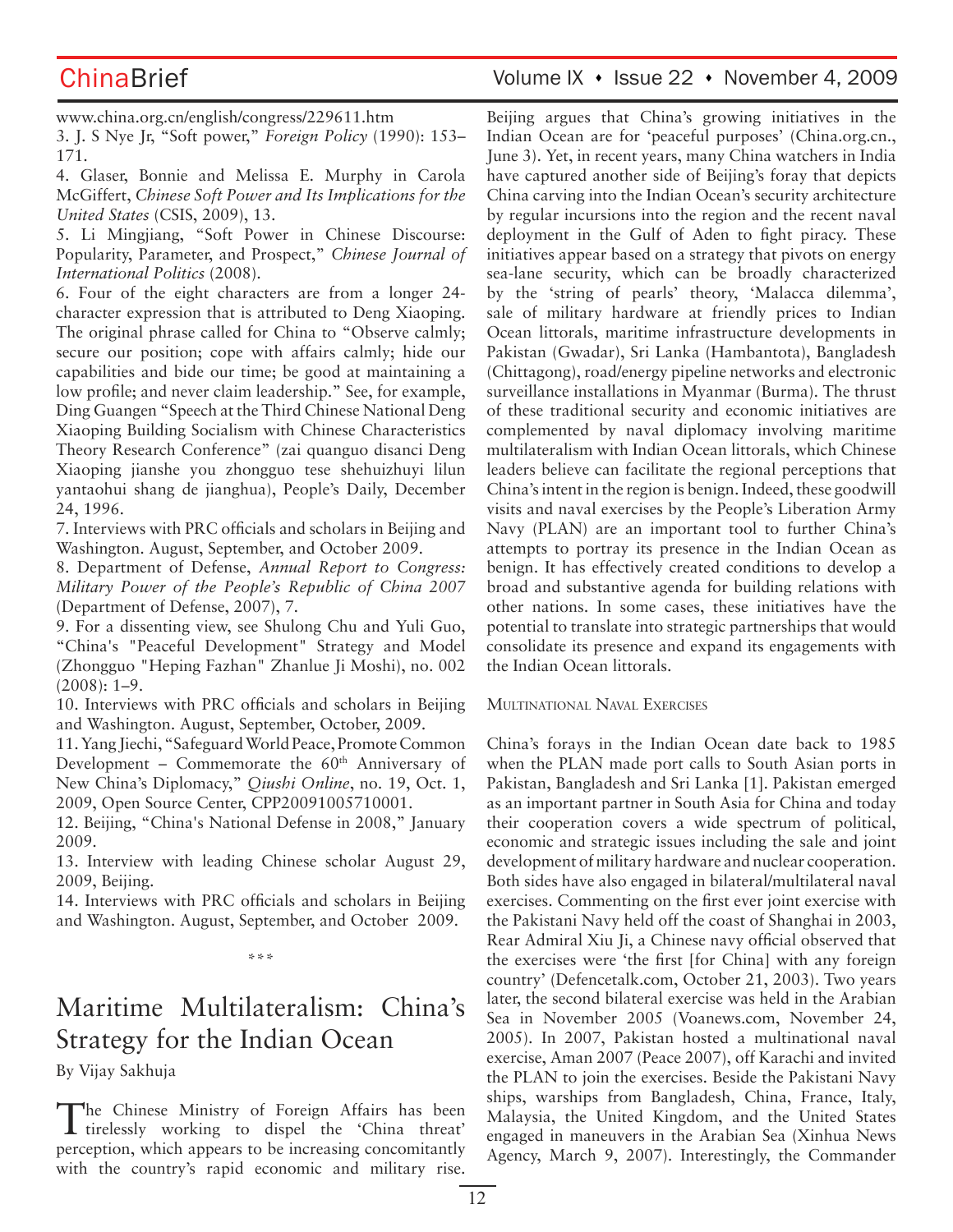of the Chinese flotilla Luo Xianlin was designated as the tactical commander for the joint maritime rescue exercise and the PLAN missile frigate 'Lianyungang' was entrusted with the coordination of the exercise (Chinaview.cn, March 10, 2007). The exercises were significant since it provided the PLAN with the opportunity to coordinate complex maneuvers with other naval forces. In 2009, the PLAN once again participated in Aman 2009, which was held in the Arabian Sea, and this time it carried out exercises along with 19 foreign naval ships (Theasiandefence.com, March 17).

Although the PLAN has engaged in bilateral and multinational naval exercises, it is important to point out that deployments for multinational operations are relatively different and more complex. Conducting multinational operations involves structured communication procedures, synergy among different operational doctrines, establishing mutually agreed rules of engagement (RoE), helicopter controlling actions, and common search and rescue procedures, which the PLAN is still developing.

## SHIFTING GEOGRAPHY OF PEACE MISSION

A close partnership between China and Russia is evident in the maritime domain and rests on joint naval exercises, Chinese acquisition of Russian naval hardware including ships, submarines and aircraft and high-level naval exchanges [2]. In 1999, the two navies conducted a joint naval exercise that involved the Russian Pacific Fleet and the PLAN's Eastern Fleet (*China Daily*, July 8, 2004) and the 2001 joint exercises included Russian strategic bombers. Peace Mission 2005, another naval exercise involving the PLA Navy and the Russian Navy was conducted under the Shanghai Cooperation Organization (SCO), the six-nation security group. The exercises were conducted off the East Russian coast-Shandong Peninsula in northeastern China (News.bbc.co.uk, August 18, 2005). Peace Mission 2007 focused on counter-terrorism and was conducted on land (En.rian.ru July 24, 2007).

Interestingly, the two sides utilized their presence in the Gulf of Aden and conducted Blue Peace Shield 2009, a joint exercise involving counter piracy operations, replenishment-at-sea, and live firing (Defencetalk.com, September 18; Taiwan News, September 17). The exercise showcased Chinese intention to be more transparent in its deployment, test interoperability with foreign navies and the PLAN's ability to engage in a range of operations in distant waters.

## ENGAGING STRAITS OF MALACCA LITTORALS

China has adopted diplomacy as a tool to ally apprehensions

## ChinaBrief Volume IX • Issue 22 • November 4, 2009

among the Straits of Malacca littorals thus setting aside their fears that Beijing may deploy its navy in times of crisis to escort Chinese flagged vessels transiting through the Strait. Further, China is averse to any extra regional attempts to deploy naval vessels in the Strait for the safety of merchant traffic transiting. For instance, in 2000, it strongly objected to Japanese attempts to deploy vessels to patrol the Straits of Malacca where shipping had been threatened by piracy (Sspconline.org, April 11, 2005). Instead, it has offered financial and technological assistance to improve the safety and security of merchant traffic transiting the Strait of Malacca. In 2005, during the International Maritime Organization (IMO) meeting in Jakarta, China reiterated its position of supporting the littoral states in enhancing safety and security in the Strait (Xinhua News Agency, September 7, 2005; China *Brief*, April 12, 2006). In 2005, China offered to finance the project for the replacement of navigational aids damaged during the 2004 Indian Ocean Tsunami and the estimated cost for the project is pegged at \$276,000 [3].

## BENEFITS OF MULTINATIONAL EXERCISES FOR PLAN

Multinational naval operations are fast gaining higher priority in the PLAN's strategic thinking. There are at least three reasons. The first relates to the 2004 Indian Ocean Tsunami and the international disaster relief operations in Southeast Asia-South Asia. PLAN's conspicuous absence in the operations had exposed the limitation of a rising power and its navy. As a result, China was excluded from the core group comprising the United States, Australia and India who quickly deployed their ships for relief efforts. The Chinese Navy's absence might also be attributed to its lack of experience in working with multinational forces.

The second reason for participation in multinational exercises is prospects for interoperability with international navies. Further, these operations assist the PLAN in identifying international trends in naval weaponry, gathering information on operating procedures and gaining a better understanding of the changing nature of naval warfare. The third reason is that multinational exercises help China showcase to the international naval community its military industrial prowess and PLAN technological sophistication.

Yet, China embraces selective maritime multilateralism. For instance, China did not participate in the U.S. Naval War College's International Sea Power Symposium in Newport (Bernama [Malaysia], October 1). This year's event is the 40<sup>th</sup> anniversary and provides an occasion for the heads of the world's navies and coast guards to discuss issues of mutual interest (Navy.mil, October 8). The 2009 Symposium focused on common maritime challenges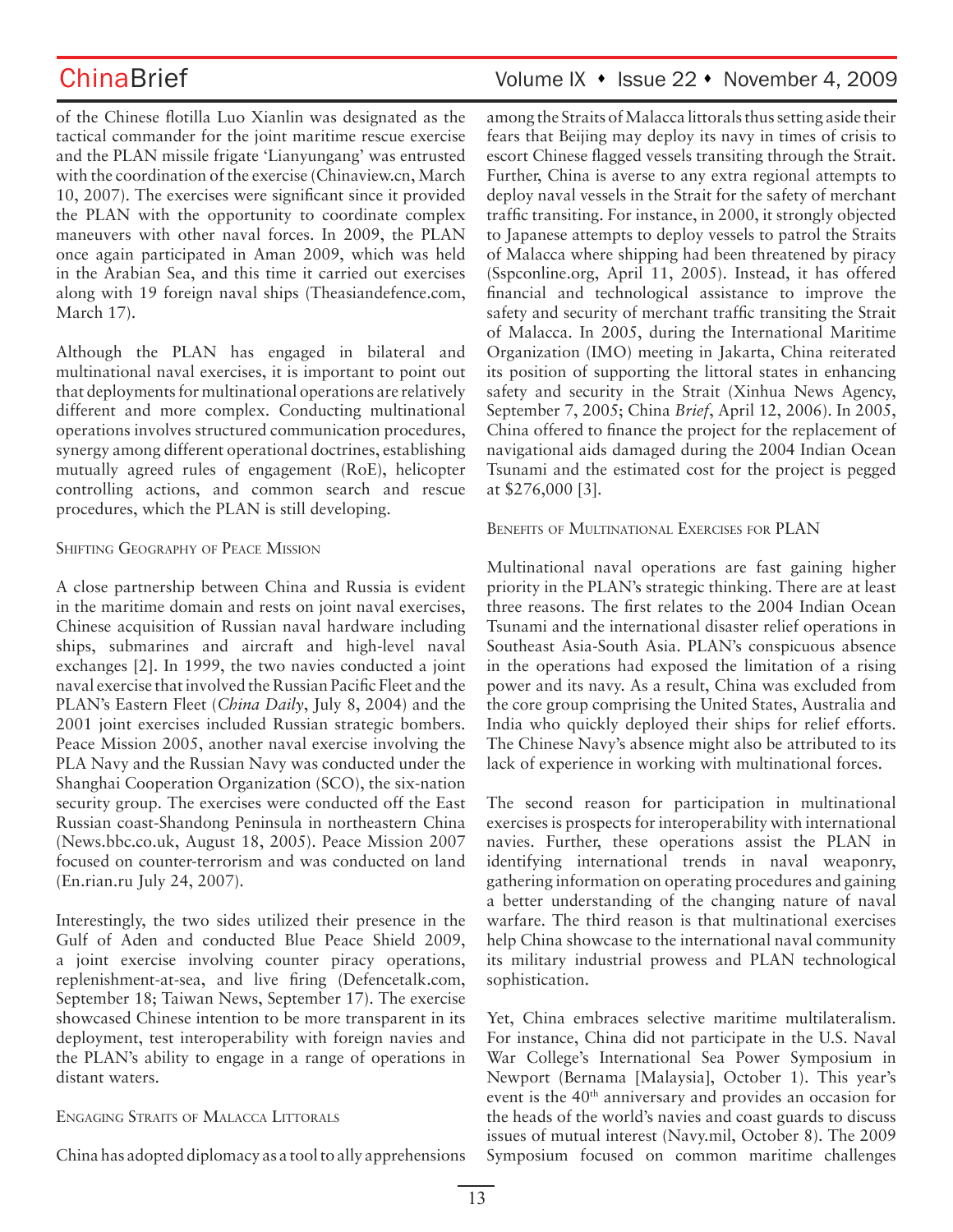## ChinaBrief Volume IX • Issue 22 • November 4, 2009

and explored prospects for enhancing maritime security cooperation, including combating piracy.

IMPEDIMENTS TO CHINESE MARITIME MULTILATERALISM

Several Chinese initiatives in the Indian Ocean have stirred considerable unease among some regional powers, particularly India, which has a tendency to perceive every Chinese move in the region as a step toward its 'strategic encirclement.' Indian strategists have often argued that China's naval capability is fast growing and would soon be capable of conducting sustained operations in the Indian Ocean supported by the maritime infrastructure being built in Pakistan, Sri Lanka, Bangladesh and Myanmar (Burma). Indian fears are accentuated by a suggestion by a Chinese admiral to Admiral Timothy J. Keating, then-chief of the U.S. Pacific Command (PACOM) of dividing the Indo-Pacific region into two areas of responsibility between the United States and China (Navyseals.com, May 6, 2007).

According to the Indian press, the Chinese naval officer stated, "You, the United States, take Hawaii East and we, China, will take Hawaii West and the Indian Ocean. Then you will not need to come to the western Pacific and the Indian Ocean and we will not need to go to the Eastern Pacific. If anything happens there, you can let us know and if something happens here, we will let you know" (*Indian Express*, May 15).

New Delhi has not been receptive to Chinese requests to join Indian Ocean multilateral maritime security initiatives such as the Indian Ocean Naval Symposium (IONS) and the trilateral grouping of India, Brazil and South Africa (IBSA), which has a significant maritime component in its interactions. IONS is an initiative by 33 Indian Ocean littorals wherein their navies or the principal maritime security agencies discuss issues of maritime security, including Humanitarian Assistance and Disaster-Relief (HADR) throughout the Indian Ocean Region (Indiannavy. nic.in, February 15, 2008). The PLAN had approached the Indian Navy to 'explore ways to accommodate Beijing as either an observer or associate member'; however, New Delhi turned down the request because, in its perspective, there was 'no strategic rationale to let China be associated with IONS as it was strictly restricted to littoral states of the Indian Ocean' (*Indian Express*, April 21).

The IBSA trilateral grouping is an offshoot of the broader South-South cooperation started in 2003. Although cooperation in the security domain was not envisaged at its inception, maritime security issues (sailing regatta, trilateral naval exercises IBSAMAR, and high-level naval exchanges) have gradually gained momentum in the discussions. China has been exploring the possibility of joining IBSA, but the fact that "IBSA's common identity is based on values such as democracy, personal freedoms and human rights" preclude its membership (*The Wall Street Journal*, April 7).

In response, China craftily has attempted to dent the IBSA architecture and wean some of the actors away through bilateral political-military engagements much to the consternation of other partners. Beijing has adopted a sophisticated strategy to build-up bilateral military relations with Brazil, and Brasilia has offered to help train Chinese naval pilots on NAe São Paulo, which is a Clemenceau class aircraft carrier (*China Brief*, June 12). According to discussions (August 2009) that this author had with some Indian naval analysts, there are fears that the above collaboration could well be the springboard for reciprocity involving the training of Brazilian naval officers in nuclear submarine operations by the PLAN and joint naval exercises in the Indian Ocean. Further, these initiatives would add to China's power projection capability and could be the catalyst for frequent forays in the Indian Ocean.

Although the Chinese strategy of maritime multilateralism is premised on cooperative engagements, Beijing is leveraging its naval power for strategic purposes. The development of military maritime infrastructure in the Indian Ocean would provide China access and a basing facility for conducting sustained operations and emerge as a stakeholder in Indian Ocean security architecture. Maritime multilateralism has so far produced positive gains for China and would be the preferred strategy for conduct of its international relations in the future, particularly with the Indian Ocean littorals.

## *Vijay Sakhuja, Ph.D., is Director (Research) at the Indian Council of World Affairs, New Delhi.*

[The views expressed in the above article are the author's own and do not reflect the policy or position of the Indian Council of World Affairs.]

### **NOTES**

1. John W. Garver, "China's Approaches to South Asia and the Former Soviet States" U.S.- China Economic and Security Review Commission, available at

http://www.uscc.gov/hearings/2005hearings/written\_ testimonies/05\_07\_21\_22wrts/garver\_john\_wrts.pdf.

2. Richard Weitz, **"**China-Russia Security Relations: Strategic Parallelism without Partnership or Passion?" available at http://www.StrategicStudiesInstitute.army. mil/.

3. Hasjim Djalal, "The Development of Cooperation on the Straits of Malacca and Singapore," available at